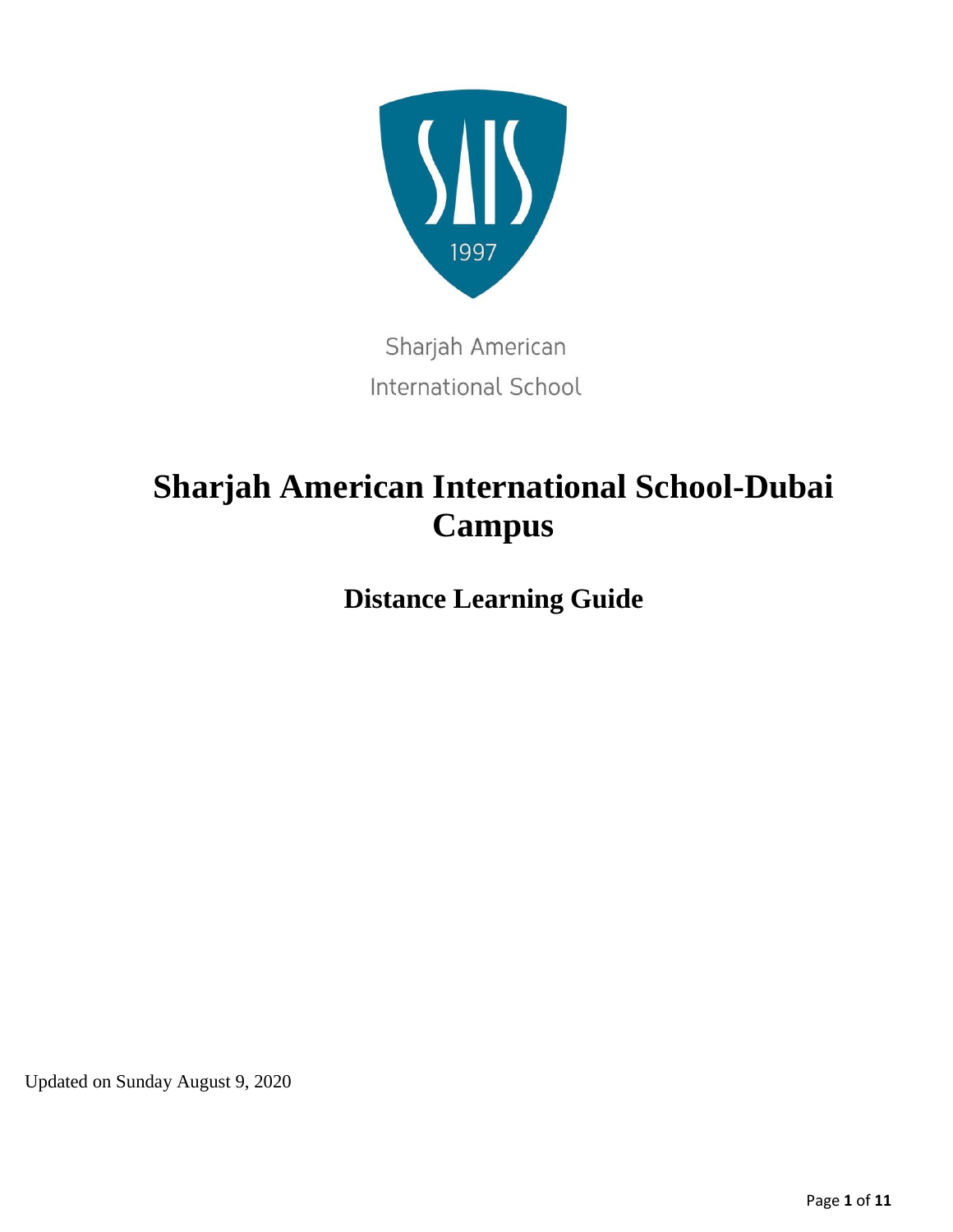# **Table of Contents:**

- 1) Message from the **Principal**
- 2) Introduction
- 3) Roles and Responsibilities (School, Students, and Parents)
- 4) Guidelines for Distance Learning
- 5) Links to Important Documents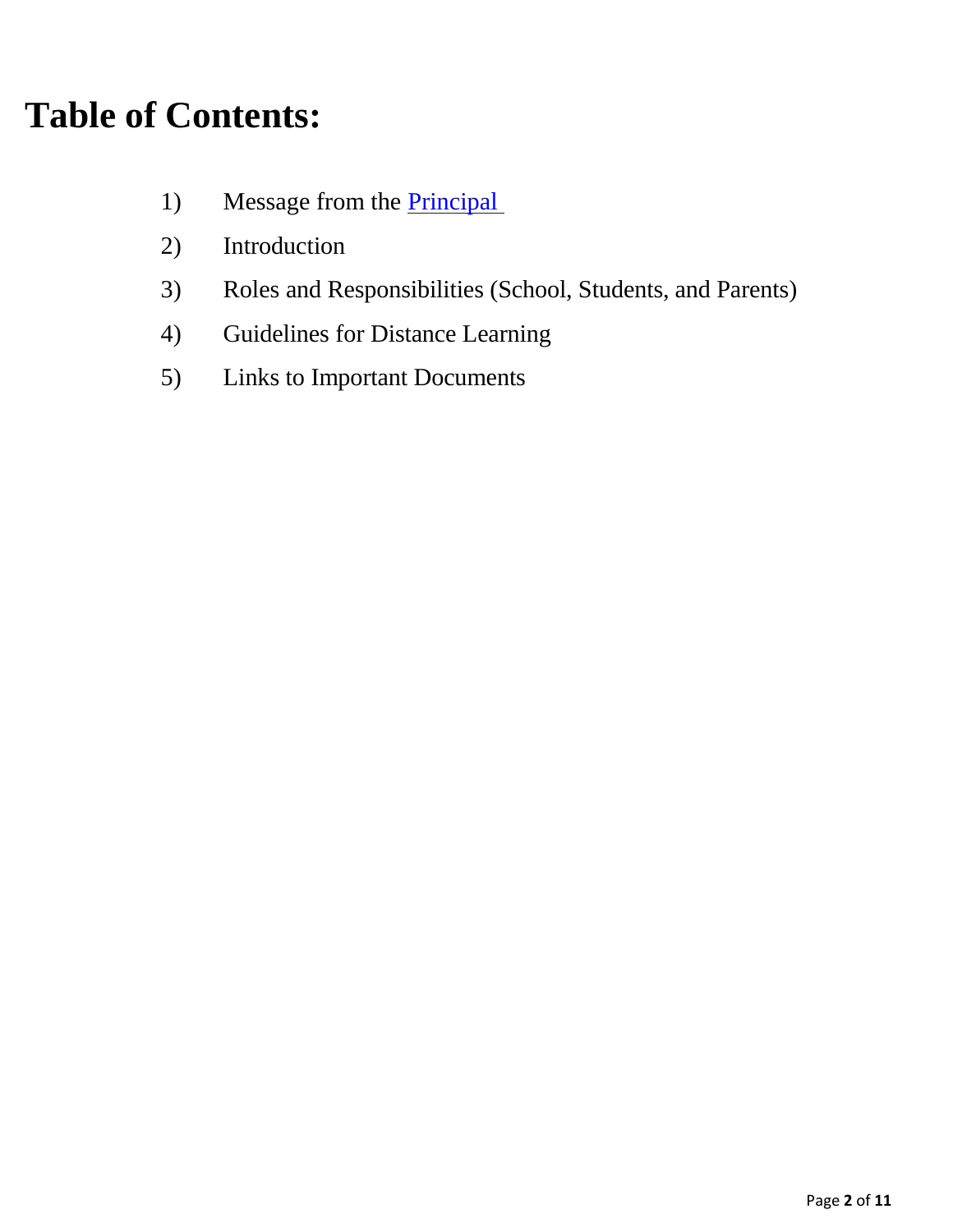## 1) Message from the Principal



Dear SAIS Families,

Greetings from SAIS-Dubai. We hope that you and your loved ones are staying safe during these unprecedented times.

We'd like to take this opportunity to thank you for your patience and understanding as we navigate the best ways to secure our students' learning and engagement through this unusual time during this school closure. We know that this is a difficult time for you and your families, and we want to ensure that you are able to focus on the health and wellbeing of yourselves and your children. We want you to know that Sharjah American International School – Dubai Campus is committed to providing you with the support and resources you need during this time to meet the learning needs of your children.

Our goal is to provide enjoyable opportunities for our students to secure learning continuity and progression, as they continue to learn and grow. As one school community working to ensure the best interest of our students, we require your support in keeping our students actively engaged in learning, activities and communication with teachers and peers so that students will be prepared for the next grade level or opportunity that lies beyond graduation.

We are all in this situation together, and we would like to assure you that we are always here to support our school community through this distance learning experience.

Kind Regards,

[Mohammed Sultan](mailto:mohammed.sultan@saisdubai.com)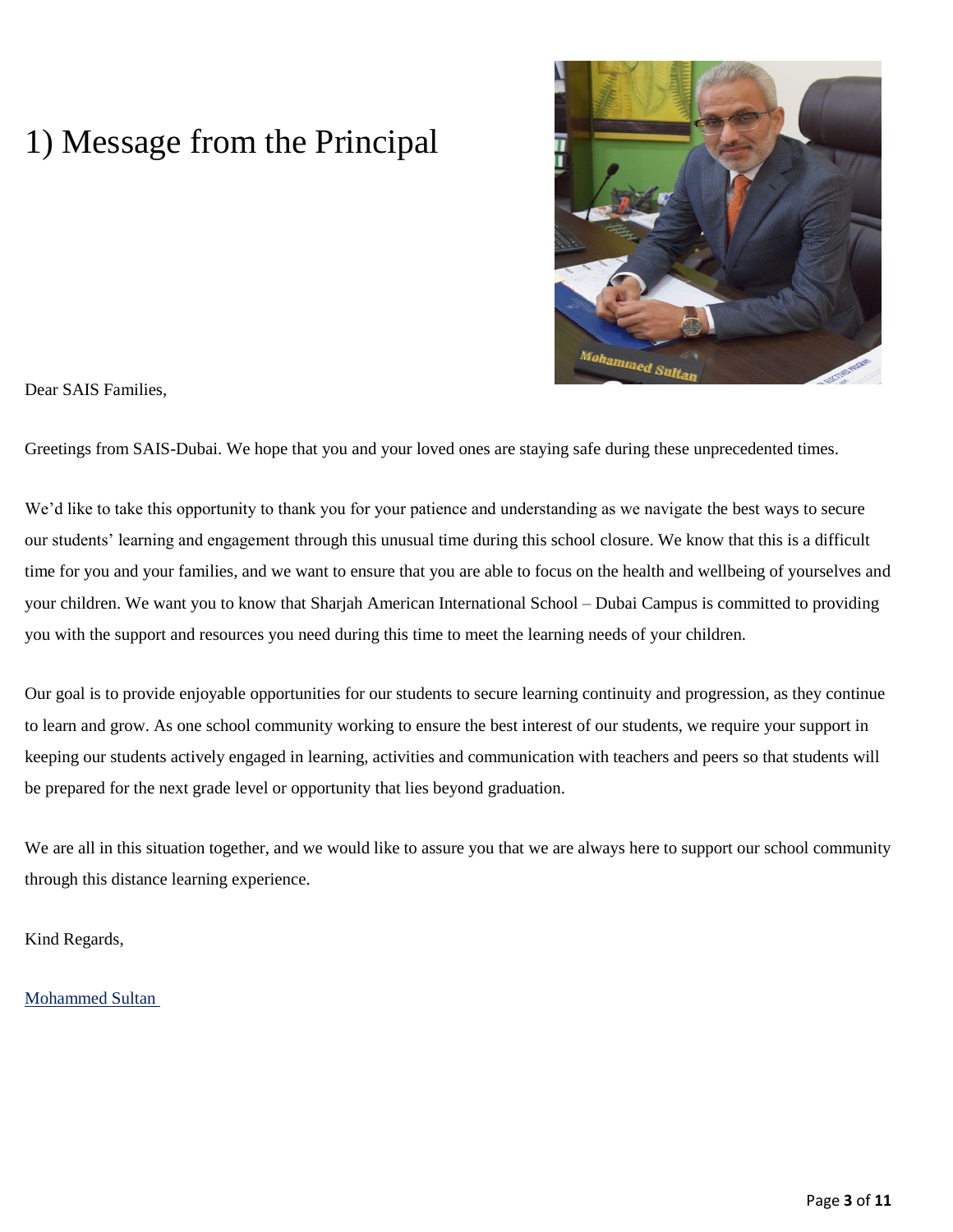## 2) Introduction: **Distance Learning at SAIS Dubai**

At SAIS Dubai, we are proud to deliver our high-quality education and fulfill our mission through the implementation of distance learning. We are also proud that we will be able to do so under exceptional circumstances. Our commitment is to provide an alternative means of education in the form of the SAIS Dubai Distance Learning Guide.

Distance Learning designates the experience students will have when school remains in session but when students are unable to physically attend school because of campus closure. While Distance Learning does replicate onsite learning, our teachers can deliver powerful instruction that allows students to meet expected standards in an online environment.

The SAIS Dubai Distance Learning experience aligns with our Learning Principles. Our students will be empowered to make choices about how they reach clearly defined learning goals; be engaged in online collaboration to solve authentic problems; feel safe to take intellectual risks while persevering through challenges; be supported with modeling, differentiation, specific feedback, and opportunities for reflection and revision; and, will continue to be passionate, intrinsically motivated, and inspired to action.

The success of our Distance Learning endeavor is a partnership and is dependent on careful planning by our dedicated faculty, appropriate student motivation and engagement, and strong parent support for this alternative mode of instruction. The result of such learning experiences will expand student academic progress and attend to student social and emotional well-being. Our faculty is prepared for this challenge. Our students are prepared for this challenge. Our parents are prepared for this challenge. SAIS is prepared for this challenge.

### **SAIS-Dubai Distance Learning Plan will:**

This SAIS-Dubai Distance Learning Guide will define the following:

- Implementation Procedure to conduct school remotely until resumption of normal operations
- Details the Expectations required of both teachers and families for the successful continuation of student learning and family communication

### **Distance Learning Platforms**

The following Online Platforms support both Distance Learning and faculty/student/family collaboration to ensure a quality student learning experience when planning and delivering remotely:

- 1) School email for students and Parents, Google Classroom, School Portal, Class Dojo (KG), School SMS are the communication tools used to contact and communicate with families from K -12.
- 2) *SEESaw*(KG), Google Classroom, Google Hangouts Meet, PADLETS are the online Distance Learning platforms for online learning.

In addition to the above resources, we encourage faculty, students, and parents to contact *[it.helpdesk@saisdubai.com](mailto:it.helpdesk@saisdubai.com)* for any tech related question and to expect a response within 48 hours. This email account is managed by our Online Tech Support Team.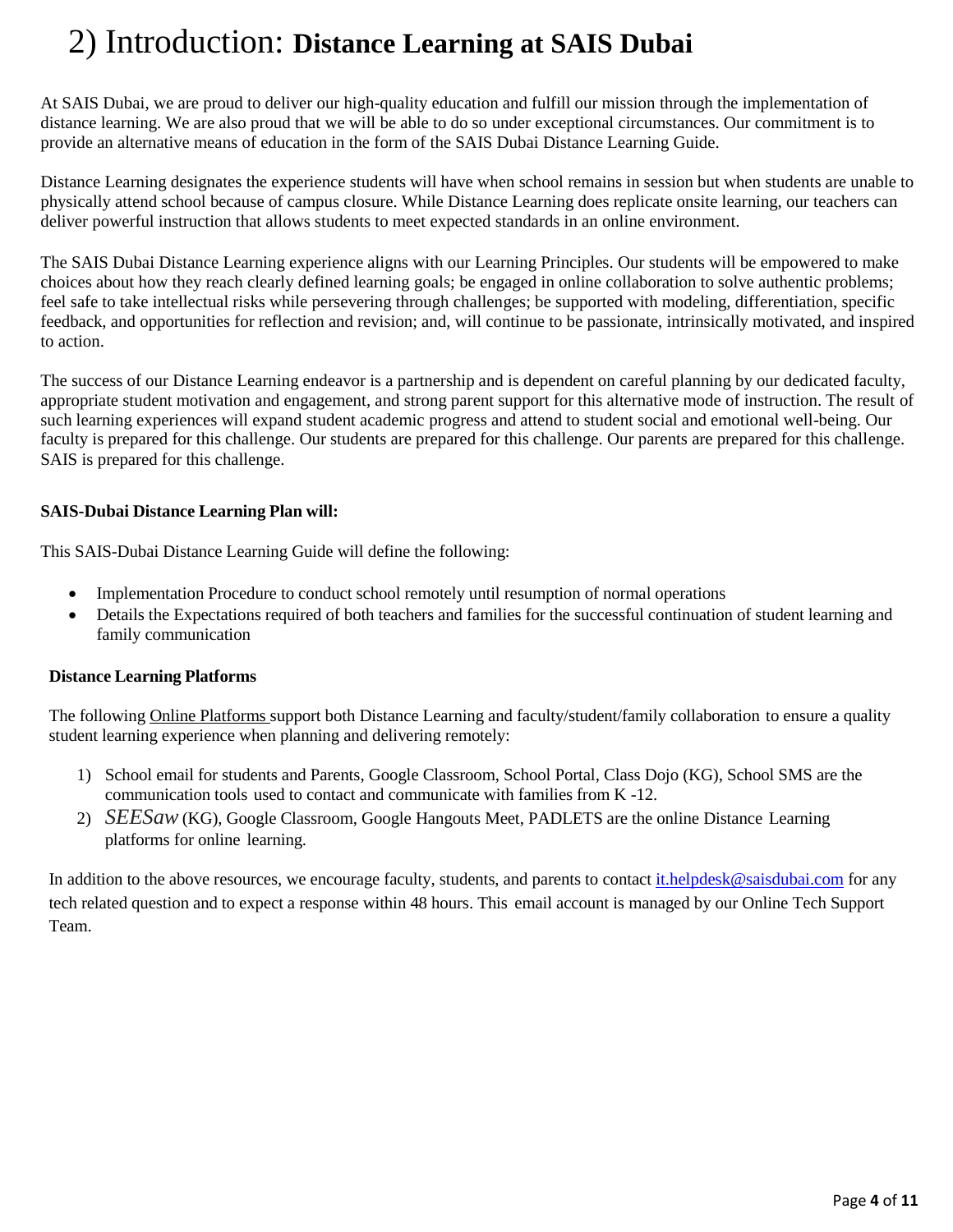# 3) Roles and Responsibilities

### A - School Staff Roles and responsibilities

|                                                                                                   | Develop plans for distance learning.                                                                                            |  |  |
|---------------------------------------------------------------------------------------------------|---------------------------------------------------------------------------------------------------------------------------------|--|--|
|                                                                                                   | Communicate with faculty/staff and parents.                                                                                     |  |  |
| Senior                                                                                            | Support faculty/staff and parents during Distance Learning.                                                                     |  |  |
| <u>Leadership</u>                                                                                 | Ensure effective implementation of Distance Learning plans (Long term and short term) and<br>accountability to student learning |  |  |
|                                                                                                   |                                                                                                                                 |  |  |
| Team                                                                                              |                                                                                                                                 |  |  |
|                                                                                                   | Help their colleagues by sharing instructional resources. These might include Web sites,<br>$\bullet$                           |  |  |
|                                                                                                   | instructional materials, readings, or other resources to use with students.                                                     |  |  |
|                                                                                                   | Assist their colleagues implement effective teaching strategies. This help might include ideas                                  |  |  |
| <b>Heads of</b>                                                                                   | for differentiating instruction or planning lessons in partnership with fellow teachers/co-                                     |  |  |
|                                                                                                   | teaching                                                                                                                        |  |  |
| <b>Departments</b>                                                                                | Evaluate and track the progress of their department's lesson planning and curriculum<br>$\bullet$                               |  |  |
| and                                                                                               | implementation                                                                                                                  |  |  |
| <b>Supervisors</b>                                                                                | Monitor their department's effectiveness of teaching and learning through class observation.                                    |  |  |
| Collect, analyze, and share various types of student data including, but not limited to, academic |                                                                                                                                 |  |  |
|                                                                                                   | progress, attendance, and behavior.                                                                                             |  |  |
|                                                                                                   |                                                                                                                                 |  |  |
|                                                                                                   |                                                                                                                                 |  |  |
|                                                                                                   | • Develop high-quality student learning experiences using a variety of online learning platforms to                             |  |  |
|                                                                                                   | enhance lessons.                                                                                                                |  |  |
|                                                                                                   | Collaborate with other members of your department to design distance learning experiences<br>٠                                  |  |  |
|                                                                                                   | for your students by meeting in weekly PLCs.                                                                                    |  |  |
| Subject /                                                                                         | Communicate frequently with your students and, as needed, with their parents<br>٠                                               |  |  |
| Homeroom                                                                                          | Provide timely feedback to parent/student inquiries to support your students' learning.                                         |  |  |
| Teachers:                                                                                         | Give constructive and timely feedback on student assignments and follow-up on student<br>submission deadlines.                  |  |  |
|                                                                                                   | Register student attendance through learning activity submission by specified time and date.<br>٠                               |  |  |
|                                                                                                   |                                                                                                                                 |  |  |
|                                                                                                   | Maintain high standard of formative/summative assessment as per Contingency Assessment                                          |  |  |
|                                                                                                   | Policy, writing & proctoring CCSS aligned assessments in conjunction with curriculum<br>calendar/Atlas curriculum mapping.      |  |  |
|                                                                                                   | • Provide guidance and support for students to aid in monitoring and supporting student                                         |  |  |
|                                                                                                   | wellbeing                                                                                                                       |  |  |
|                                                                                                   |                                                                                                                                 |  |  |
|                                                                                                   |                                                                                                                                 |  |  |
|                                                                                                   | • Collaborate with co-teachers to design learning experiences that teach the students on your<br>caseload                       |  |  |
|                                                                                                   |                                                                                                                                 |  |  |
|                                                                                                   | Provide supplementary learning activities for EAL students, either in the curriculum<br>٠                                       |  |  |
| <b>EAL Teachers:</b>                                                                              | or with additional targeted learning needs                                                                                      |  |  |
|                                                                                                   | Communicate regularly with students on your caseload and/or their parents to ensure they have                                   |  |  |
|                                                                                                   | success with distance learning                                                                                                  |  |  |
|                                                                                                   | Monitor the progress of students on your caseload and provide timely feedback<br>٠                                              |  |  |
|                                                                                                   |                                                                                                                                 |  |  |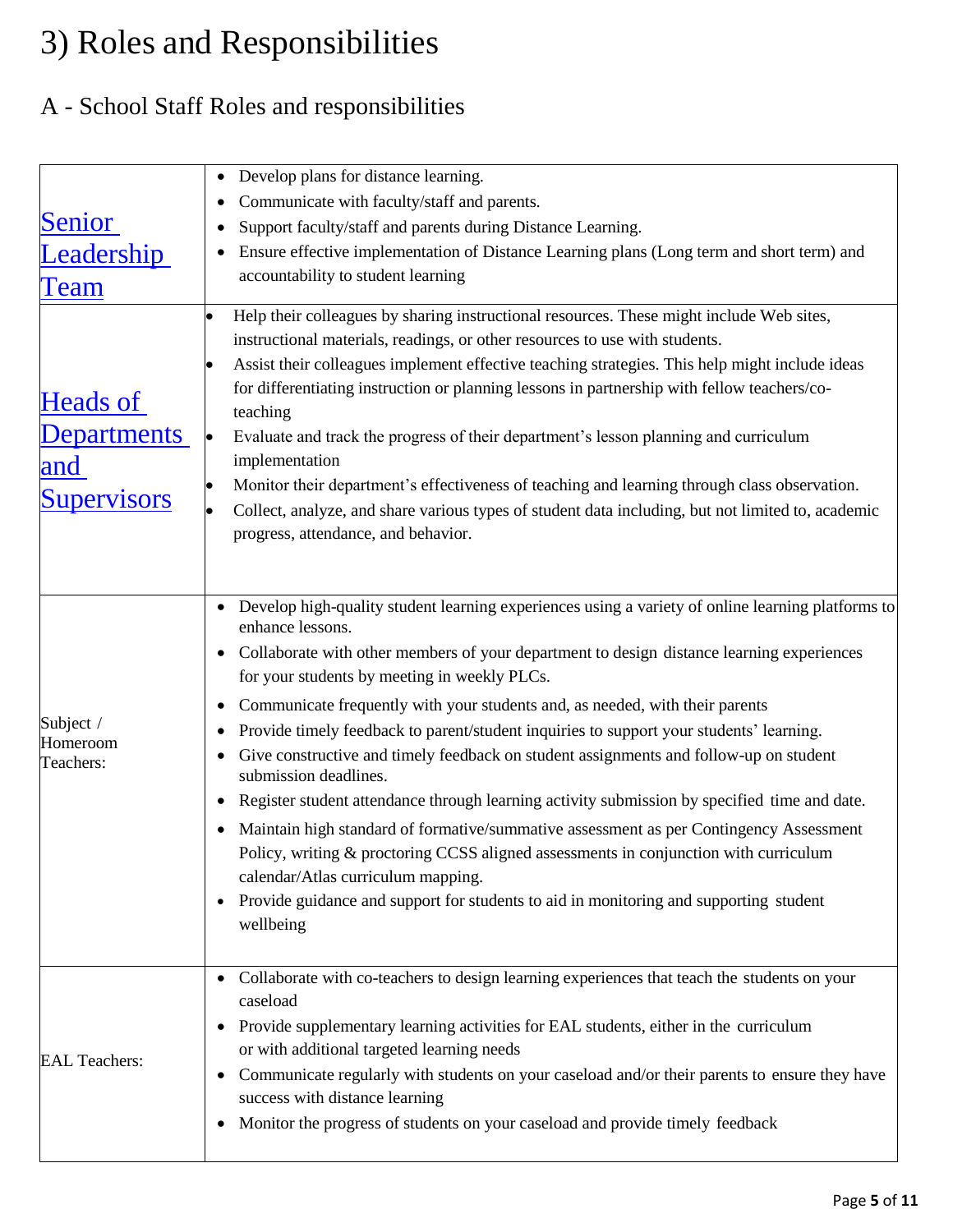| Learning                                 | • Communicate in weekly PLC with the subject or classroom teachers who teach the students on                                                                                |  |
|------------------------------------------|-----------------------------------------------------------------------------------------------------------------------------------------------------------------------------|--|
| Support                                  | your caseload                                                                                                                                                               |  |
| Teachers:                                | • Offer to scaffold or modify assignments, as necessary, for students on your caseload to                                                                                   |  |
|                                          | support subject or classroom teachers                                                                                                                                       |  |
|                                          | Help subject or classroom teacher differentiate lessons and activities for the students on your                                                                             |  |
|                                          | caseload                                                                                                                                                                    |  |
|                                          | Communicate regularly with students on your caseload and/or their parents to ensure they have                                                                               |  |
|                                          | success with distance learning                                                                                                                                              |  |
|                                          | Provide supplementary learning activities for students on your caseload who may benefit from                                                                                |  |
|                                          | additional practice to close academic and curricular gaps                                                                                                                   |  |
|                                          | Support subject or classroom teacher with writing formative/summative assessments and<br>$\bullet$                                                                          |  |
|                                          | proctoring exams for students on your caseload.                                                                                                                             |  |
| Performance                              | Staying mindful of the resources and tools families may not have in their homes<br>$\bullet$                                                                                |  |
| based subject                            | Staying mindful of the instruments or resources families may not have in their home                                                                                         |  |
| teachers.                                | Communicate regularly with your students and provide timely feedback                                                                                                        |  |
| <b>AP Coordinator</b>                    | Remain in contact with the College Board<br>$\bullet$                                                                                                                       |  |
|                                          | Communicate information from the College Board to teachers, parents and students, as it                                                                                     |  |
| <b>SAT Coordinator</b>                   | becomes available through School Portal, virtual meetings, email and Padlet                                                                                                 |  |
|                                          | • Serve as liaison for communication with students/families in crisis                                                                                                       |  |
| <b>Social and Emotional</b><br>Counselor | Use Padlet to:                                                                                                                                                              |  |
|                                          | Post links to videos and websites regarding self-regulation, anxiety and/or wellness<br>$\bullet$                                                                           |  |
|                                          | strategies that students can practice during this time of Distance Learning.                                                                                                |  |
|                                          | Create counselling lessons that students could complete "at home" based on the<br>current curriculum.                                                                       |  |
|                                          | Host Office Hours at set times for students to access counselling sessions virtually                                                                                        |  |
|                                          |                                                                                                                                                                             |  |
|                                          | Students, parents, and guardians encouraged to schedule these meetings as needed<br>٠                                                                                       |  |
|                                          | • Ensure continuity of the processing of student files for college applications.                                                                                            |  |
| <b>Career and Guidance</b><br>Counselor  | Support grade 8 students in their transition to high school                                                                                                                 |  |
|                                          | Host Office Hours at set times for students to call in and access support virtually<br>Encourage students, parents, and guardians to schedule these meetings as needed<br>٠ |  |
|                                          | Support seniors with graduation protocols                                                                                                                                   |  |
|                                          |                                                                                                                                                                             |  |
|                                          | • Collaborate with colleagues to find resources for high-quality distance learning experiences and                                                                          |  |
| Librarian                                | research                                                                                                                                                                    |  |
|                                          | Regularly check in with subject and classroom teachers to identify ways to support their                                                                                    |  |
|                                          | design of distance learning experiences                                                                                                                                     |  |
|                                          | Maintain and update online library site for obtaining resources                                                                                                             |  |
|                                          | Be available for teachers and students as needed for support                                                                                                                |  |
|                                          |                                                                                                                                                                             |  |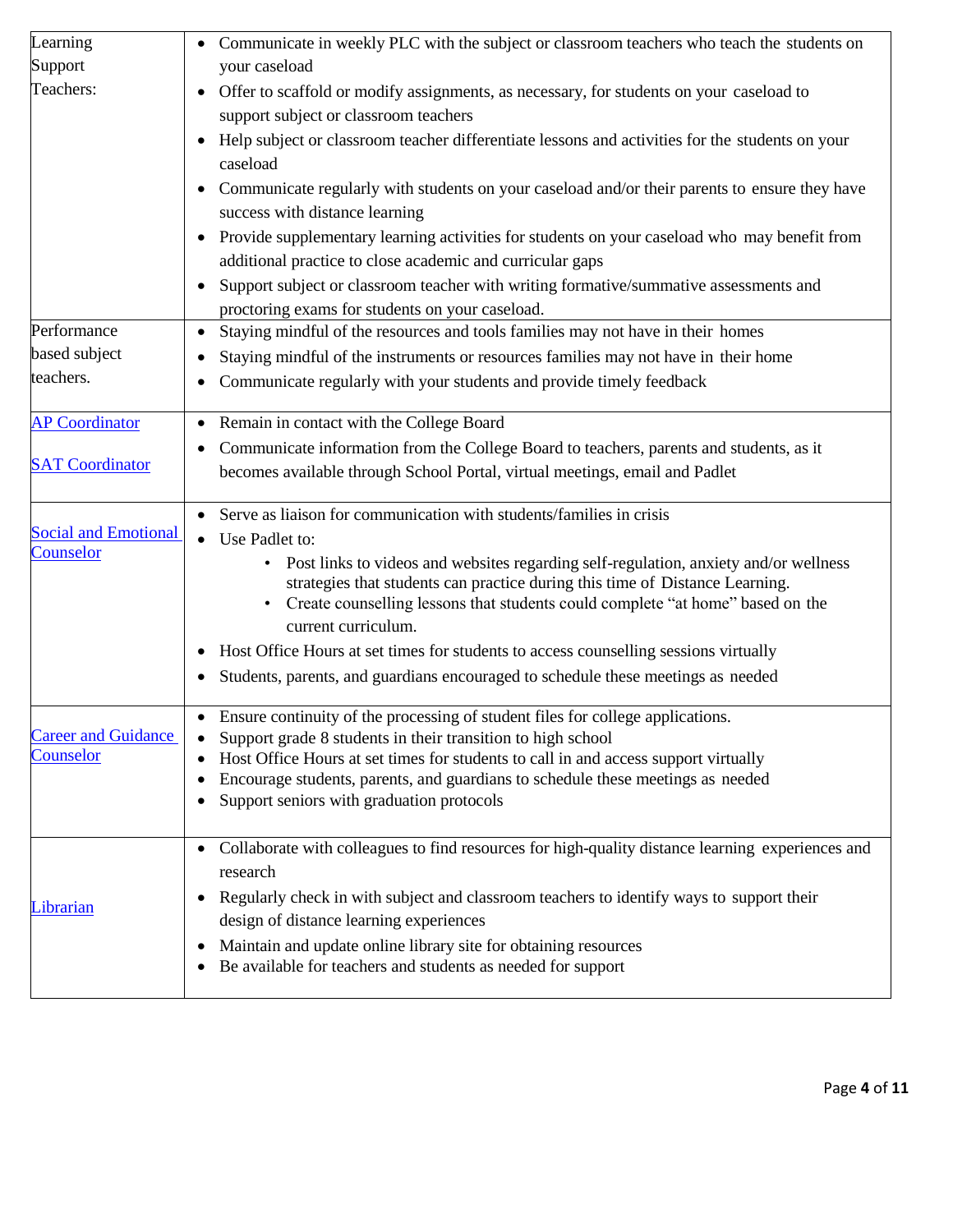| <b>Online Tech Support</b><br><b>Team</b> | • Review and develop how-to tutorials, ensuring teachers, students, and parents have the |
|-------------------------------------------|------------------------------------------------------------------------------------------|
|                                           | necessary manuals to excel in a distance learning environment                            |
|                                           | • Continually monitor the needs of teachers, students, and parents and troubleshoot      |
|                                           | their challenges, as needed                                                              |
|                                           | • Be available in person or remotely to provide on-demand tech support help              |
|                                           |                                                                                          |
|                                           |                                                                                          |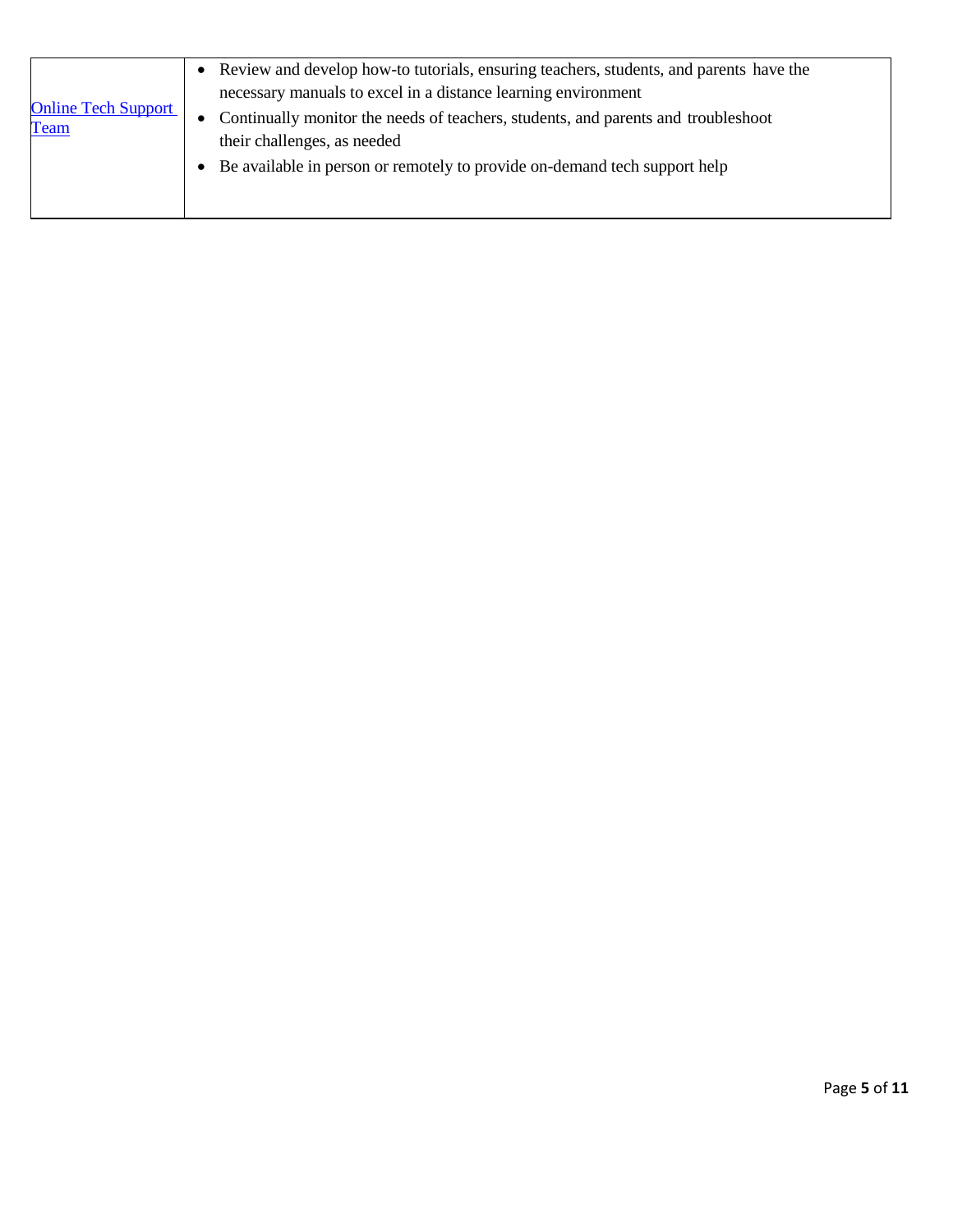### B – Students' Roles and Responsibilities

- Establish daily routines for engaging in the learning experiences
- Identify a comfortable, quiet space in your home where you can work effectively and successfully
- Dedicate appropriate time to learning, comparable to a school day and/or as guided by your teacher/s.
- Check appropriate online platforms for information on courses, assignments, resources daily. Classroom, School email, etc.)
- Complete assignments with integrity and academic honesty, doing your best work
- Submit all assignments in accordance with provided timeline and/or due dates. Communicate proactively with your teachers if you cannot meet deadlines or require additional support. (Per School's Contingency Assessment Plan)
- Collaborate and support your peers in their learning
- Comply with SAIS-Dubai Code of Conduct including expectations for online etiquette
- Proactively seek out and communicate with other adults as different needs arise (see below)
- Take an active role in class. Participation and visibility are essential to the learning process.

| In Case you have a question about                    | <b>You may Contact</b>                                                                                                                                                                           |
|------------------------------------------------------|--------------------------------------------------------------------------------------------------------------------------------------------------------------------------------------------------|
| A subject, assignment, or resource                   | Your classroom or subject teacher                                                                                                                                                                |
| A technology-related problem or issue                | Online tech support <i>it.helpdesk@saisdubai.com</i> for any tech related<br>question and to expect a response within 48 hours.<br>Or contact your Hallway supervisor for troubleshooting needs. |
| A personal, academic or social-<br>emotional concern | Social Emotional counsellor, Head of School                                                                                                                                                      |
| Other issue related to distance learning             | Teaching and Learning Coordinator, Assessment Coordinator,<br>Curriculum Coordinator, Subject Head Of Department, Hallway<br>Supervisor, Head of School, Vice Principal                          |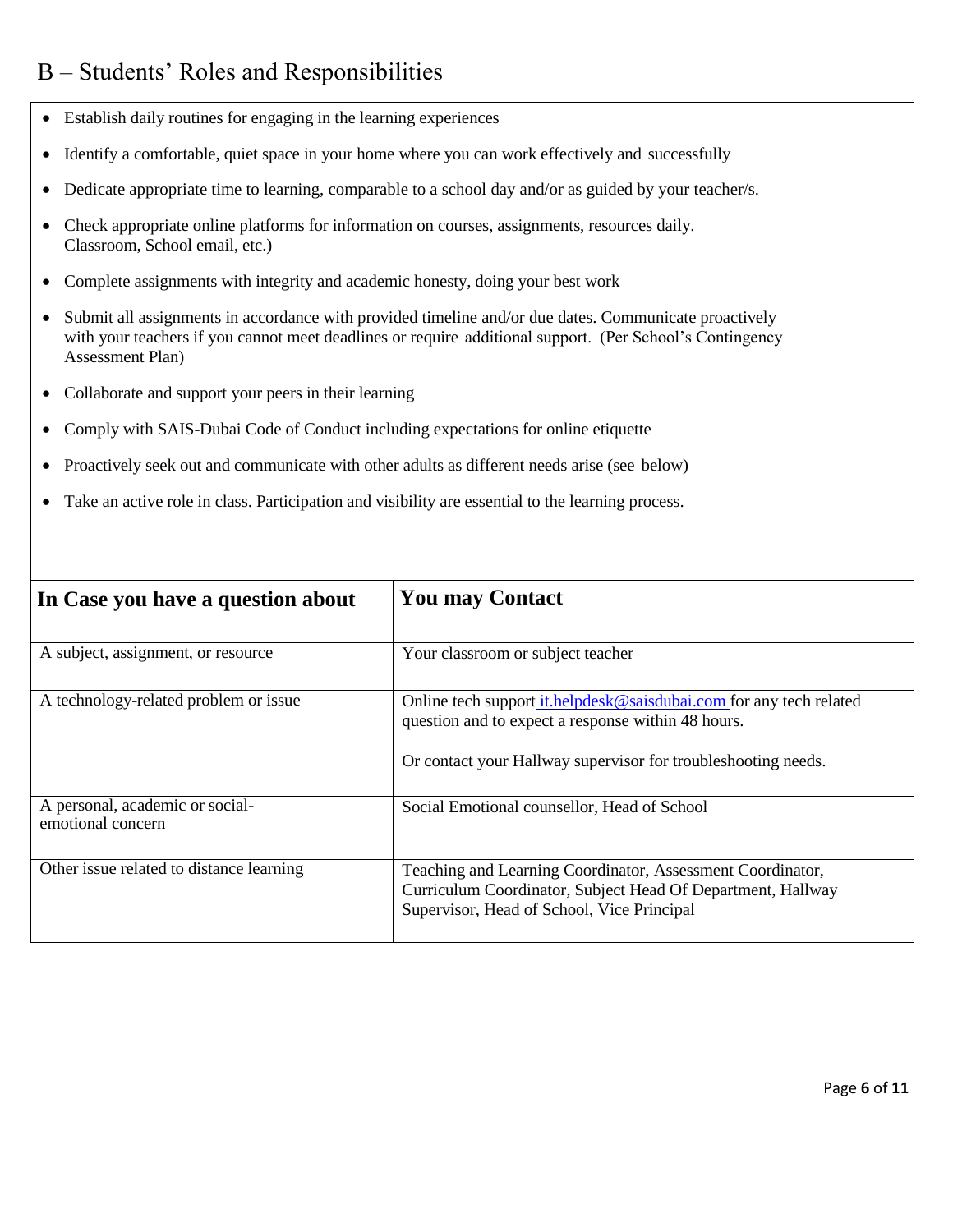### C – Parents' Roles and Responsibilities

- Establish routines and expectations
- Define the physical space for your child's study
- Monitor communications from your children's teachers
- Begin and end each day with a check-in
- Take an active role in helping your children process their learning
- Establish times for quiet work and reflection
- Encourage physical activity and/or exercise
- Remain mindful of your child's stress or worry
- Monitor how much time your child is spending online
- Keep your children social, but set rules around their social media interactions
- Check your designated school Gmail account and School Portal for important school communication.

| In Case you have a question about                    | <b>You may Contact</b>                                                                                                                                                  |
|------------------------------------------------------|-------------------------------------------------------------------------------------------------------------------------------------------------------------------------|
| A subject, assignment, or resource                   | Your classroom or subject teacher                                                                                                                                       |
| A technology-related problem or issue                | Online tech support <i>it.helpdesk@saisdubai.com</i> for any tech related<br>question and to expect a response within 48 hours.                                         |
| A personal, academic or social-<br>emotional concern | Or contact your Hallway supervisor for troubleshooting needs.<br>Social Emotional counsellor, Head of School                                                            |
| Other issue related to distance learning             | Teaching and Learning Coordinator, Assessment Coordinator,<br>Curriculum Coordinator, Subject Head Of Department,<br>Hallway Supervisor, Head of School, Vice Principal |
|                                                      |                                                                                                                                                                         |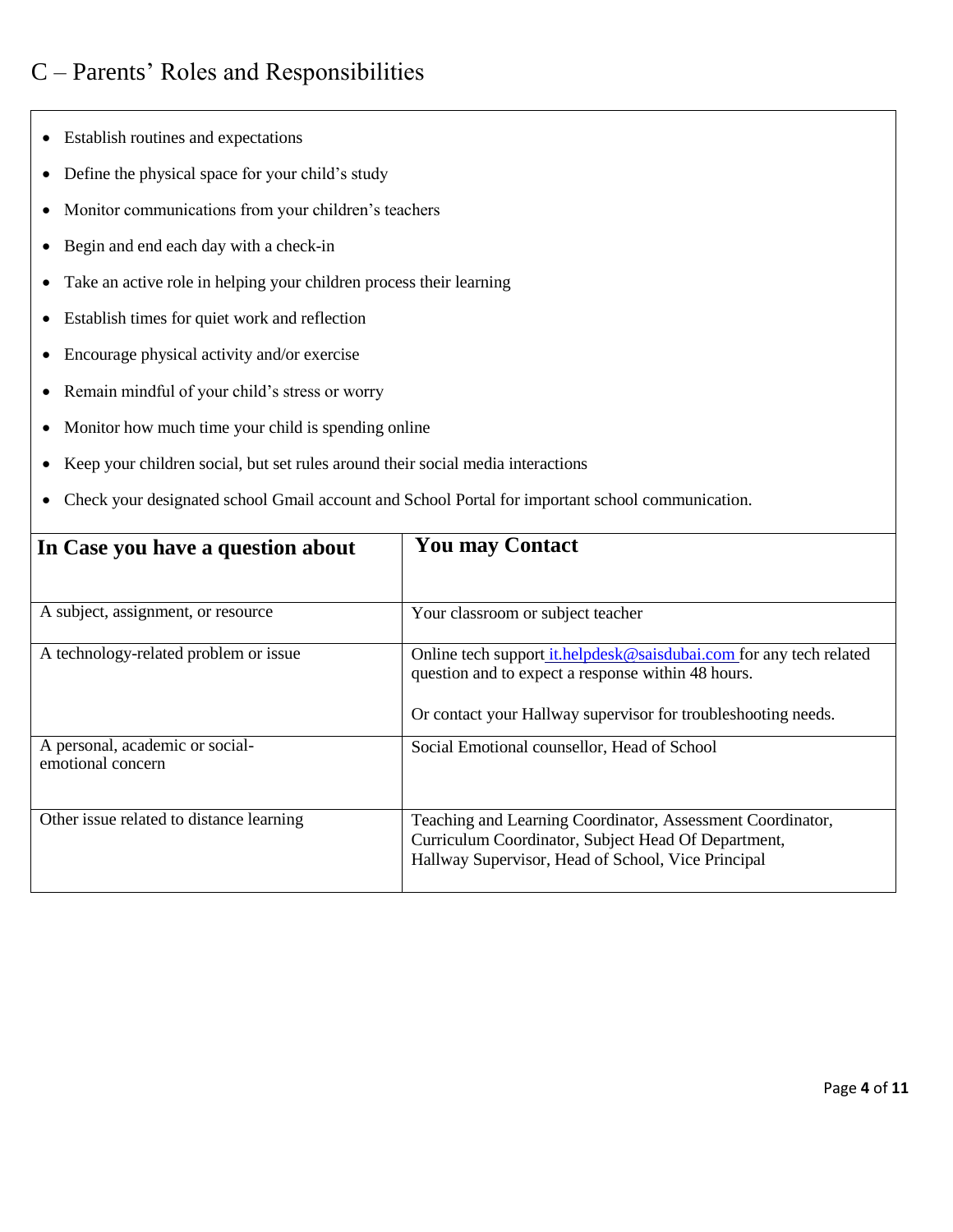## 4) Guidelines for Distance Leaning

### **General Guidelines for Distance Learning (Faculty)**

### **Feedback:**

- Timely feedback is essential to student learning; this is especially so in online learning environments when/where students are unable to ask questions as they normally would in classroom setting.
- Clear communication regarding where/how students should ask questions and seek clarification specific to learning targets, task requirements, and/or deadlines
- Active monitoring of your email and Google Classroom for questions and communications from students/families.

### **Offline work:**

- Refrain from requiring printing. All tasks must be completed on a device and uploaded digitally: picture, document, form, ppt, etc.
- Consider including offline activities in your lessons such as reading, engaging in discussions with a family member or friend remotely, writing in a journal, taking pictures, and/or making a video.

### **Work time:**

- Strictly follow the divisional guidelines for time and schedule.
- Consider varying the activities you normally plan in a graduated way, from very different to slightly modified.
- Offer alternative opportunities for reading, research, online discussions/peer-feedback, and producing written work.
- Seek the support of colleagues and others who have specific interest and/or expertise in delivering online Distance Learning experiences.

### **Deadlines:**

- Provide students ample time to complete assignments. More time than you would usually provide in class may be necessary for students.
- Keep tasks simple and directions clear to make sure students understand what they are required to do.

### **Bandwidth:**

- If you embed videos, keep the size of the files small and avoid HD quality.
- Consider the size of the files to be downloaded by students; students' WIFI access may have limited bandwidth.

### **Files:**

- Try to post only PDF or Google Application files (Apple iPads use pdf, Keynote, Pages, photos)
- Consider requiring all submissions to take place through Google Classroom or as a shared document.